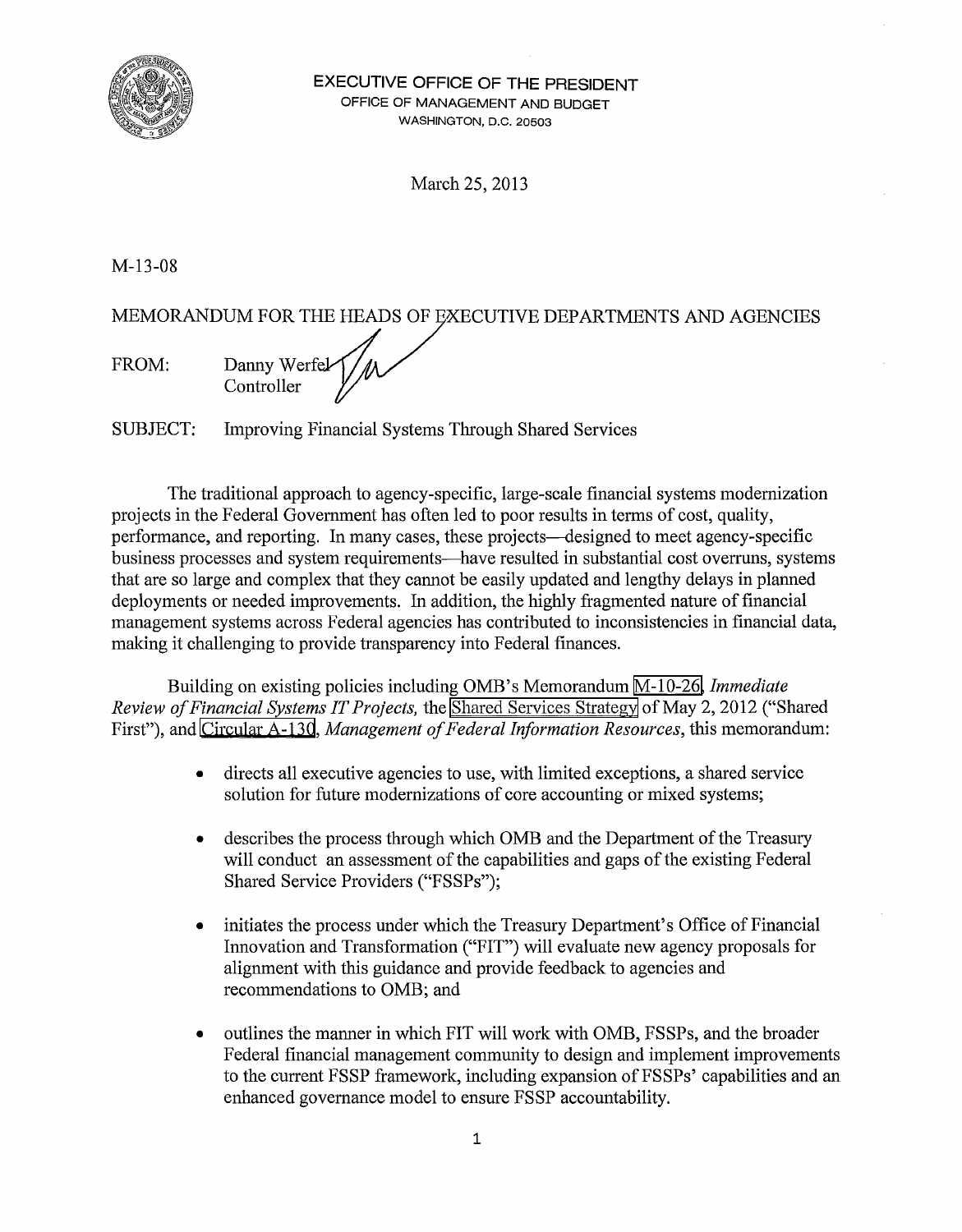### *A Shared Services Approach*

Traditional approaches to financial systems implementations have left agencies exposed to significant risks in cost, quality and performance. Large-scale modernization efforts have frequently resulted in cost over-runs, poor return on investment, underperforming systems, and required upgrades that add little value. These system weaknesses can also lead to broader challenges in the overall financial operations at agencies. New approaches are needed that will allow the government to lower the costs of new systems and realize more value from each implementation.

The cost, quality, and performance of Federal financial systems can be improved by focusing government resources on fewer, more standardized solutions that are implemented and operated by more experienced staff. This can be achieved through the Federal Government making wider use of shared services for common system and transaction processing needs. Use of shared services, with standardized financial systems, will:

- better enable the Government to strategically source software providers, hosting, and (potentially) transaction processing,
- reduce system implementation risks and timelines, and
- improve data quality and provide greater transparency into Federal finances, including through the production of auditable fmancial statements at the government-wide level.

Finally, use of shared services will also allow agencies to focus on their core missions.<sup>1</sup> Therefore, to leverage existing investments and infrastructure at FSSPs, agencies must consider, as part of their alternatives analysis, the use of a FSSP with respect to all new agency proposals<sup>2</sup> for core accounting<sup>3</sup> and mixed system<sup>4</sup> upgrades. Analysis should not be limited only to an evaluation of commercial SSPs. Instead, the preferred approach is for an agency to evaluate solutions offered by both FSSPs and commercial SSPs as part of a robust market research process. As part of their market research, agencies may find that FSSPs have a good track record

 $1<sup>1</sup>$  GAO-10-808: Experience with Prior Migration and Modernization Efforts Provides Lessons Learned for New

Approach, September 8, 2010.<br><sup>2</sup> Proposals that began implementation in FY12 or earlier, or were specifically approved by the Financial System Advisory Board (FSAB) as part of the M-10-26 process, should continue with their current plans but ensure that their solution can be transitioned to an SSP in the future. OMB will work with agencies to provide oversight and review ofthese on-going projects to ensure that these systems continue to provide the best value for the Government.

<sup>&</sup>lt;sup>3</sup> "Core accounting" includes the basic functions needed to account for, track, and control budgetary funds in the Federal Government. It includes the business processes related to the general ledger, funds management, cost management, accounts payable, and accounts receivable.<br><sup>4</sup> A mixed system is an information system that can support both the financial and non-financial functions of the

Federal government or components thereof. The following are examples of mixed systems: payment and invoice systems, procurement systems, receivable systems, loan systems, grants systems, payroll systems, budget formulation systems, billing systems, property management systems, travel systems, or other mission operational systems that impact a financial system.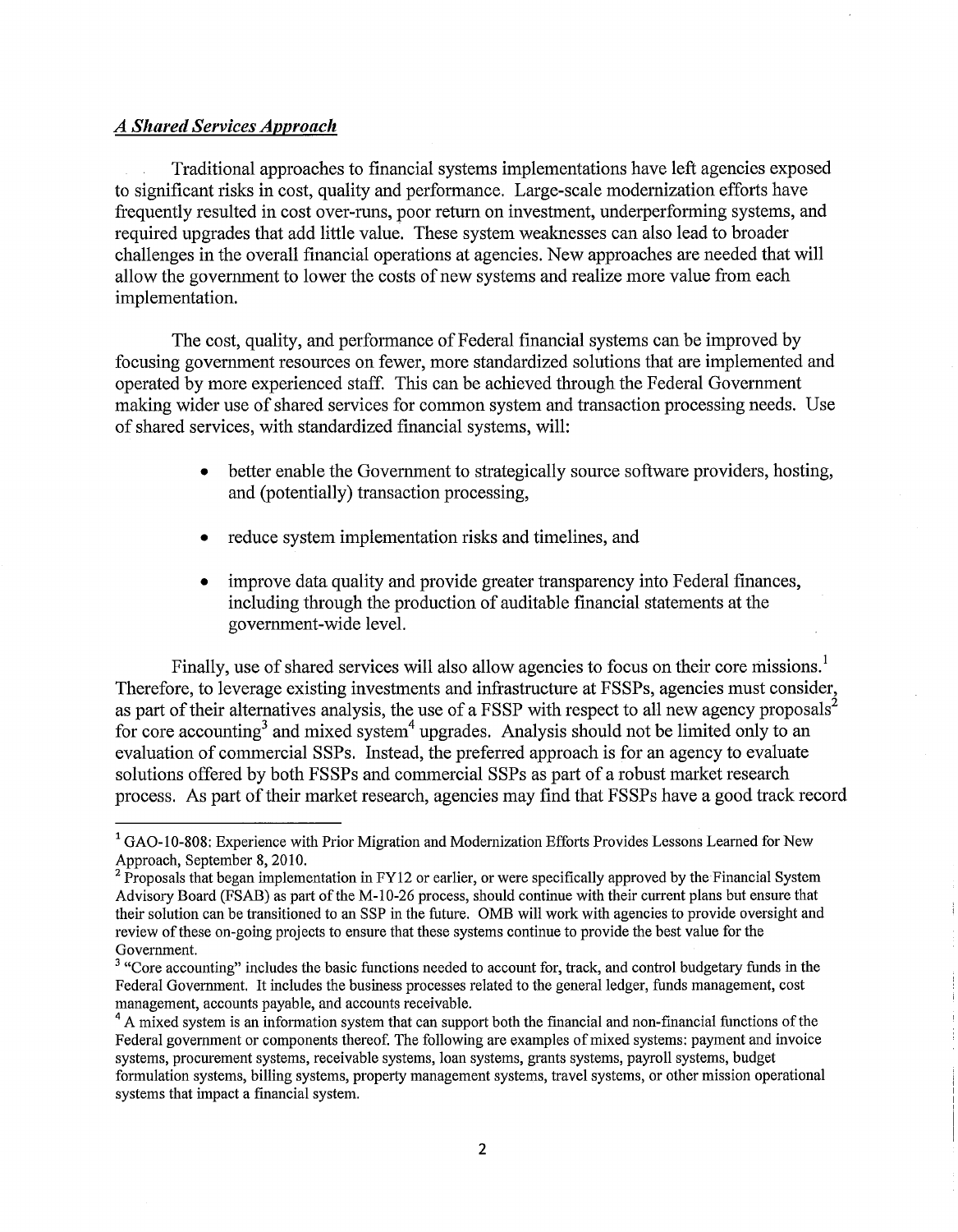of successfully servicing Federal agencies and can provide many of the advantages of commercial SPPs through their existing partnerships with private vendors. To determine the best value source, each agency is expected to develop an appropriately detailed alternatives analysis of SSP solutions based on their needs, risk performance and cost.

OMB's guiding principle will be to support plans that offer the best value for the Federal Government. OMB will consider funding the use of commercial SSPs as an appropriate solution if, after reviewing the available Federal SSP and commercial SSP solutions and using standard requirements, the agency's business case demonstrates that a commercial SSP can provide a better value for the Federal Government. In addition, agency-specific approaches are discouraged and will be considered for funding only in the rare situation in which an agency demonstrates, through its alternatives analysis, that exceptional circumstances exist (e.g., legitimately unique agency requirements or adequate scale within the organization) that make the agency-specific approach clearly preferable to an SSP solution with respect to what is the best value for the Federal Government. Agencies approved for agency-specific solutions must still participate in government-wide benchmarking and governance.

OMB will work with agency Chief Financial Officers (CFOs), Chief Information Officers (CIOs) and FSSPs to ensure use of common standards and requirements, to the maximum extent practicable, so that agencies retain the flexibility to migrate to another SSP in the future. In order to leverage the Government's buying power, reduce administrative burden, and achieve the best value for the Federal Government, OMB's Office of Federal Financial Management and Office of Federal Procurement Policy will also work with agencies to ensure that management and acquisition strategies promote the Federal Government's "Cloud First" policy<sup>5</sup> and the strategic sourcing principles outlined in OMB Memorandum M-13-02, *Improving Acquisition through Strategic Sourcing.* 

#### *Laying the Groundwork (or Success(ul Shared Services*

Ensuring that the FSSPs are capable of meeting the needs of all agency customers will take several years. OMB and Treasury will help ensure each agency's future financial system needs are met by supporting the expansion of FSSP offerings and capabilities. We recognize that, to be able to meet agency needs, the FSSPs will need to enhance service offerings, expand technology and transaction processing capabilities, and have a strong governance structure. Furthermore, in order to fully realize the benefits of using a FSSP, it will be necessary for agencies to adjust and. adopt standardized processes. To promote those changes, OMB and Treasury will:

- Analyze the landscape of existing SSPs to identify capability gaps;
- Evaluate agencies' current financial and related mixed system needs;
- Identify the need and interest in additional FSSPs; and
- Develop a blueprint for a strategy to address gaps and identify a limited number of approved FSSPs that are capable of meeting agency needs.

<sup>&</sup>lt;sup>5</sup> See the 25 Point Implementation Plan to Reform Federal Information Technology Management (December 9, 2010).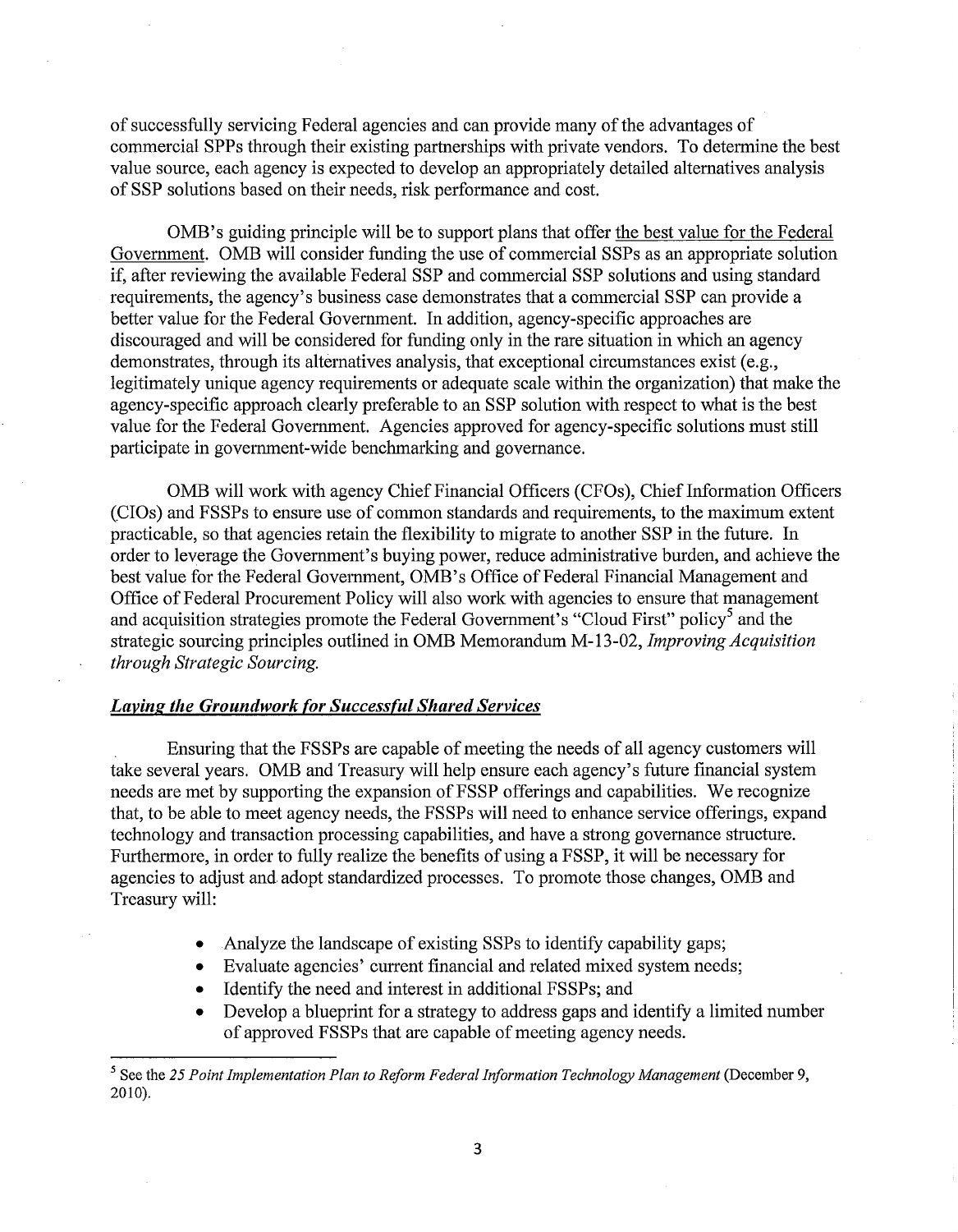Each designated FSSP will offer at least one core financial management system that will fully interface with subsidiary systems—such as payroll, travel, and procurement systems—as well as Treasury's payment, collection, and central reporting systems. The FSSP will offer these subsidiary systems either directly or through a sub-contract with other SSPs or agency systems. In certain limited cases, if a common solution is not available, FSSPs may propose to create new interfaces with existing agency solutions. FSSPs must also have the ability to provide reporting capabilities on core accounting data that is sufficient for each agency to manage its funds. As FSSPs begin to support the needs of larger Federal agencies, it is essential to have a strong governance mechanism in place to ensure that agency interests are reflected in key decisions affecting FSSPs services and operations. OMB and Treasury will work with agencies in the coming months to develop a new FSSP governance model.

# *Treasury's Office o{Financial Innovation and Transformation (FIT)*

In Spring 2010, OMB announced the closure of the Financial Systems Integration Office  $(FSIO)^6$  and the creation of Treasury's Office of Financial Innovation and Transformation ("FIT") to help set a new course for federal financial management. FIT supports that mission by incubating new automated solutions, reducing duplicate work at multiple agencies, and assisting OMB in ensuring consistency with a long-term financial management systems strategy. FIT will provide oversight in four key areas:

- **1.** Evaluating any new agency systems modernization plans and requirements, in conjunction with OMB, to ensure that each agency is positioned to adopt a shared service approach;
- 2. Establishing a strategy and framework for agency migrations to a shared service model for financial systems across the Federal Government;
- 3. Maintaining core government-wide financial management requirements while limiting expansion and impact on financial system requirements; and
- 4. Identifying and facilitating the implementation of government-wide operational capabilities (e.g., invoice processing and centralized receivables management) that help reduce cost and improve performance.

FIT will play a significant role in evaluating agency financial system modernization investments when they are proposed and will provide recommendations to OMB on whether agency systems strategies and modernization requests align with the government-wide shared service approach. These recommendations will help guide OMB's funding determinations.

## *Planning (or Agency Financial System Modernizations*

It remains in the Government's best interest to sustain existing functions and operations until it is necessary for an agency to replace its existing financial system or when a significant upgrade is required. Accordingly, OMB will continue to support limited investments in existing

<sup>6</sup>OMB Memorandum of March *16,* 2010, *Update on the Financial Systems Integration Office.*